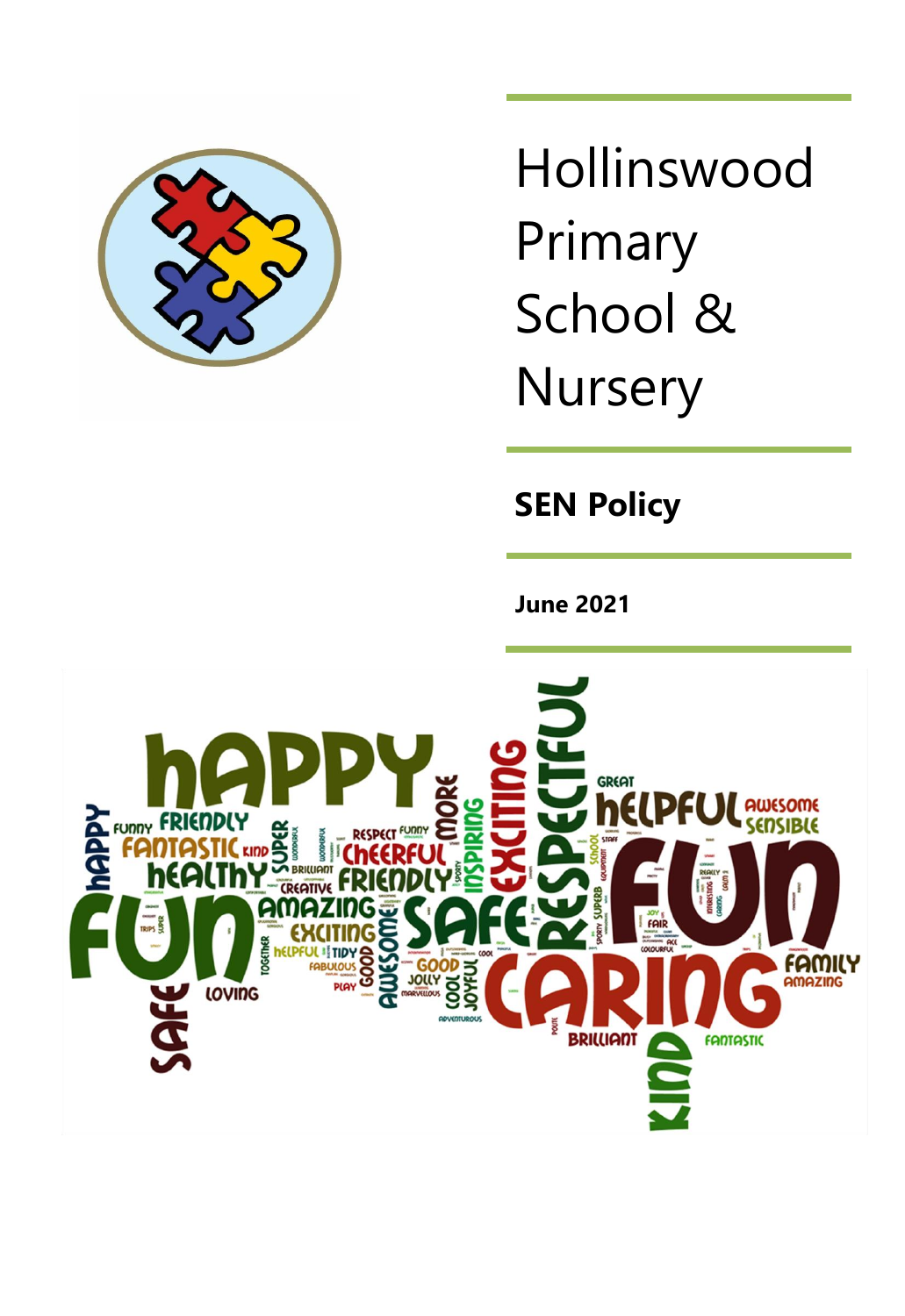# **Hollinswood Primary School and Nursery-SEN Policy**

**SENCo**: Samantha Jones, (NASENCO award 2013) Part of the SLT.

**Named Governor**: Basia Sigiel and Debbie Young

### 1. **Overview**

This policy has been reviewed in line with the Special educational needs and Disability code of practice: 0 to 25 years. This policy describes the way we meet the needs of children who experience barriers to their learning, which may relate to communication and interaction needs, cognition and learning needs, social, emotional and mental health difficulties and/or sensory and physical needs.

### Inclusion

At Hollinswood Primary and Nursery School, we feel that an inclusive education is about creating a secure, accepting, collaborating, and stimulating community in which everyone is valued. We recognise the entitlement of all children to equality of opportunity and access to education. All children have a right to be valued for what they are, and who they are, on the educational continuum. The values implicit in developing an inclusive culture within school need to be shared between, and agreed upon, by all staff, children, governors, and parents/carers. We believe that every teacher is a teacher of every child or young person including those with SEND.

Educational Inclusion is about equal opportunities for all learners, whatever their age, gender, ethnicity, impairment, attainment, and background. We pay particular attention to the provision for and the achievement of different groups of learners.

- Girls and boys
- Ethnicity groups
- EAL learners
- Disadvantaged pupils
- Learners with SEN
- Learners who are looked after

# 2. **Mission Statement**

At Hollinswood Primary School & Nursery we aim to develop every child's skills, knowledge and attitudes in order for them to become confident, independent and inspired learners. We encourage the children to have high expectations and to contribute towards, reflect on and shape their role as learners - in addition to being responsible members of the school, the local and the wider community. Through a context rich curriculum that goes beyond the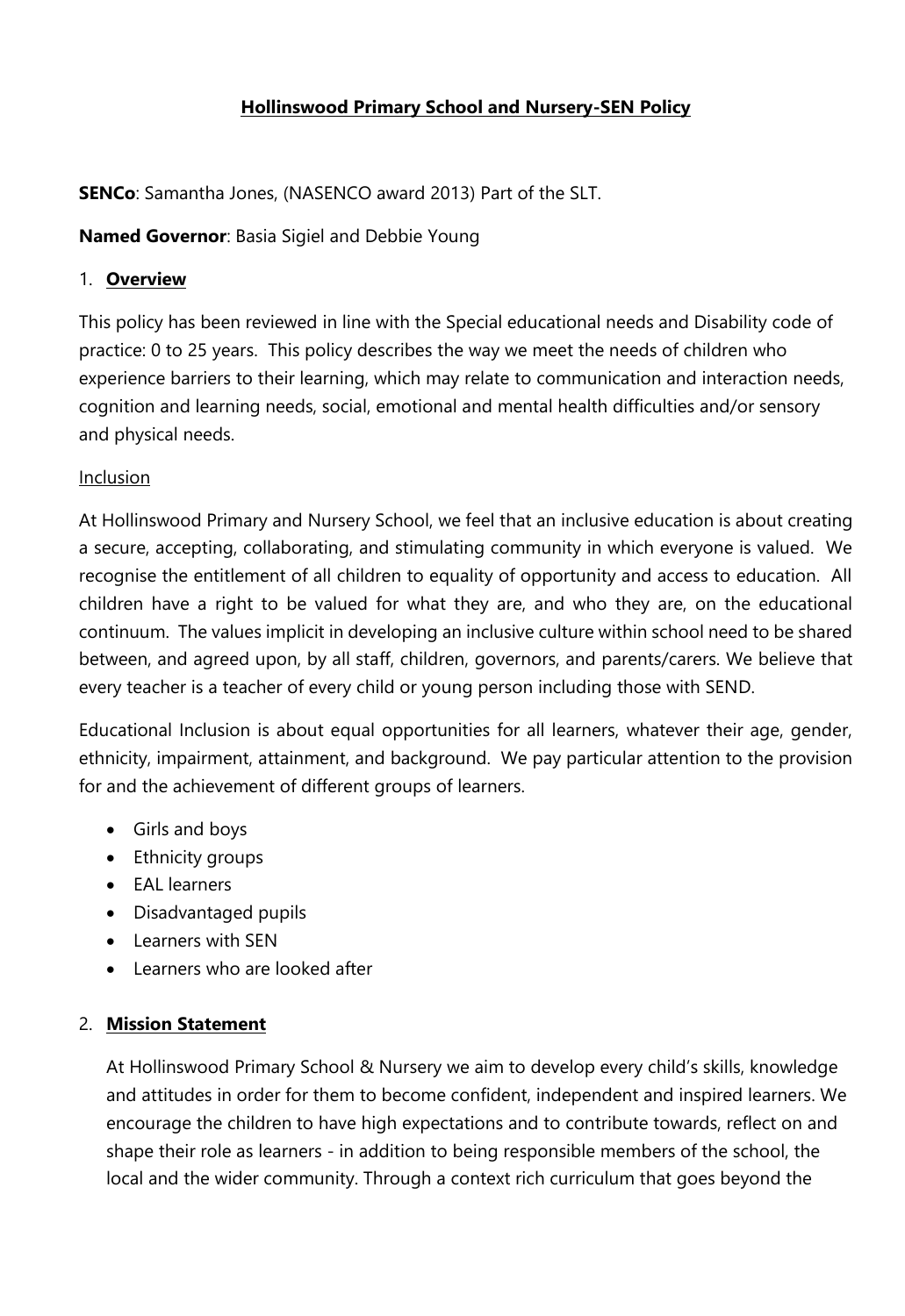school walls, children are given the confidence to aim high and to be the very best that they can be. We see excellence in teaching and a love of learning as the key to succeeding in life. In a supportive, positive, and caring environment our teachers and our learners are fully committed, focussed on the task ahead, passionate in overcoming obstacles and alive for a challenge.

# 3. **Aims**

- Raise the aspirations of and expectations for all pupils with SEND.
- To promote early identification of needs and ensure those needs are met appropriately.
- To meet individual needs through a wide range of provision and teaching strategies.
- To provide curriculum access for all.

### 4. **Objectives**

- To identify and provide for pupils who have special educational needs and additional needs.
- To work within the guidance provided in the SEND Code of practice, 2014
- To provide a Special Educational needs co-ordinator (SENCO) who will support all members of school staff in providing appropriate provision for pupils with SEN.
- To have a clear focus on outcomes for children and young people

### 5. **Identifying Special Educational Needs**

A pupil has SEN when their learning difficulty or disability calls for special educational provision which is additional to that normally available to pupils of the same age. It is with great care and consideration that pupils are identified as having Special educational needs, considering a variety of assessments and observations. We believe that often good quality first teaching is enough to target a weakness in progress. Where progress continues to be less than expected then further assessments are made to gather evidence.

When identifying a pupil as having Special Educational Needs, we refer to the four broad categories of need outlined in the SEND Code of Practice, 2014;

- Communication and interaction
- Cognition and learning
- Social, Emotional and Mental Health difficulties
- Sensory and/or physical needs

At our school we identify the needs of pupils by considering the needs of the whole child which will include not just the special educational needs of the child or young person. We recognise that it is not just SEND that can have an impact on progress and attainment, other factors to consider include: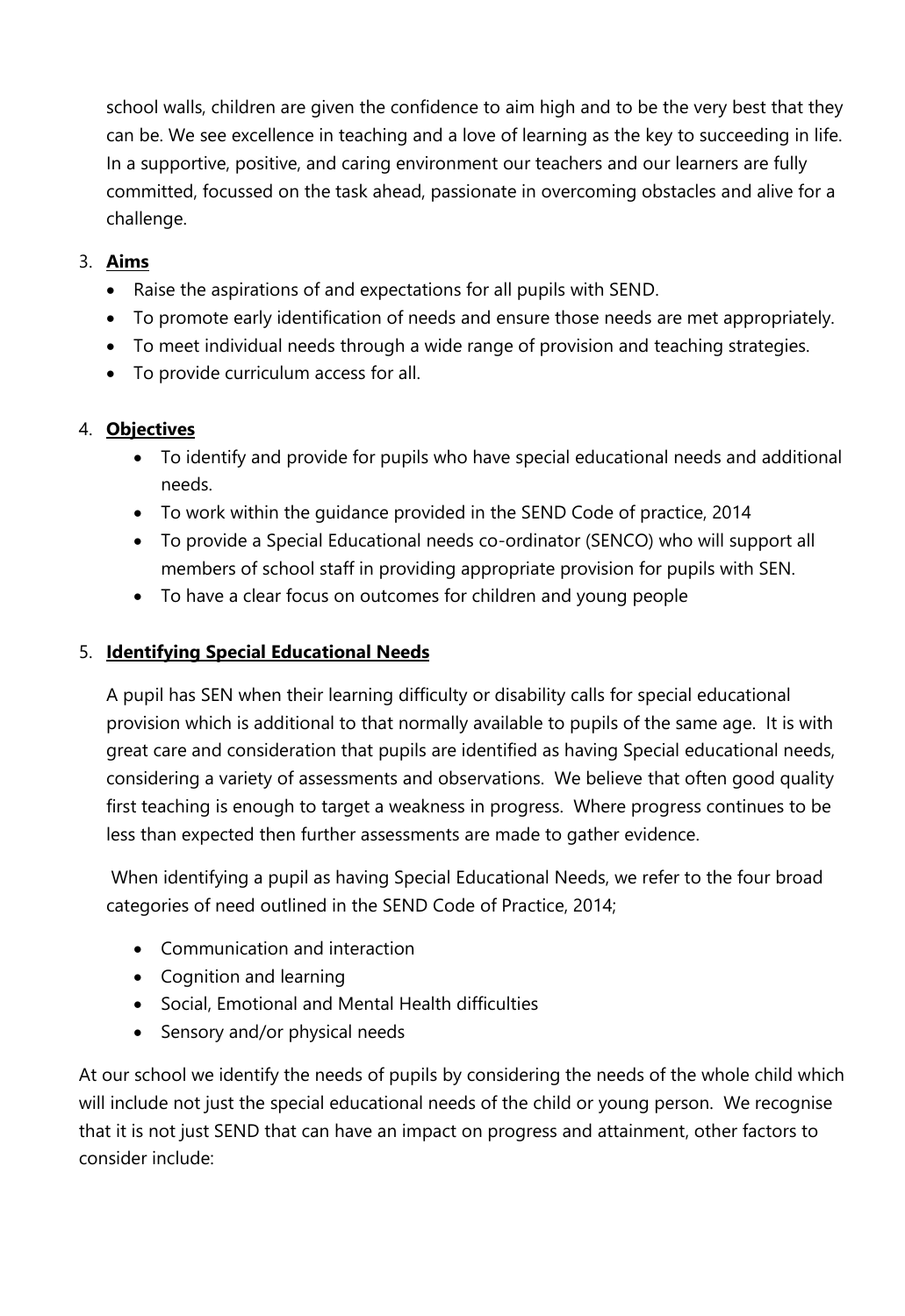- Disability
- Attendance and Punctuality
- EAL
- Health and Welfare
- Being in receipt of Pupil Premium Grant
- Being a Looked After Child
- Being a child of a Serviceman/woman

We recognise that identifying behaviour as a need is not an acceptable way of describing SEND. Through careful assessment, observation and often advice from external services, a child's behaviour is very often identified as a response to one of the four broad categories of need as detailed in the SEND Code of Practice, 2014.

# 6. **A Graduated Approach to SEN Support**

At Hollinswood Primary School and Nursery, we identify that as teachers we are responsible and accountable for the progress and development of all pupils. We very much believe that high quality first teaching, where learning is differentiated to meet individual's needs, is the first step in responding to pupils who have or may have SEND. When considering the needs of individual pupils and the provision that is needed, we follow a Graduated Response. *See Graduate Response Flow chart (appendices)*

Progress and attainment are regularly monitored as part of the school's policy, teachers report where each pupil is working each half term. Pupil progress meetings are held half termly to review progress of all pupils and to identify pupils for targeted support. As part of these pupil progress meetings, staff review teaching and learning strategies as a team, including the Inclusion leaders, so knowledge and expertise can be drawn up. Teachers evaluate the impact of provision drawing on evaluations from intervention groups led by Teaching Assistants, work in books and observations in class. If pupils continue to make limited progress, then advice is sought as part of these meetings.

The decision to provide special educational provision will involve class teachers, SENCo and the parents of the child. Information is gathered over time tracking both achievement and progress. Advice is often sought from external agencies such as speech and language therapist, Educational Psychology and the Learning Support Advisory Teachers to support with the decision to identify SEN. Following assessments, school staff plan targets and provision, this is then implemented and reviewed at least termly with the SENCo, Class teacher and the parents of the child.

If a child is identified as having SEND, a Provision Map is put in place. This will identify what short-term targets the pupil is working towards, what is in place to support the pupil to achieve the targets, current levels of attainment are recorded on this format. These are regularly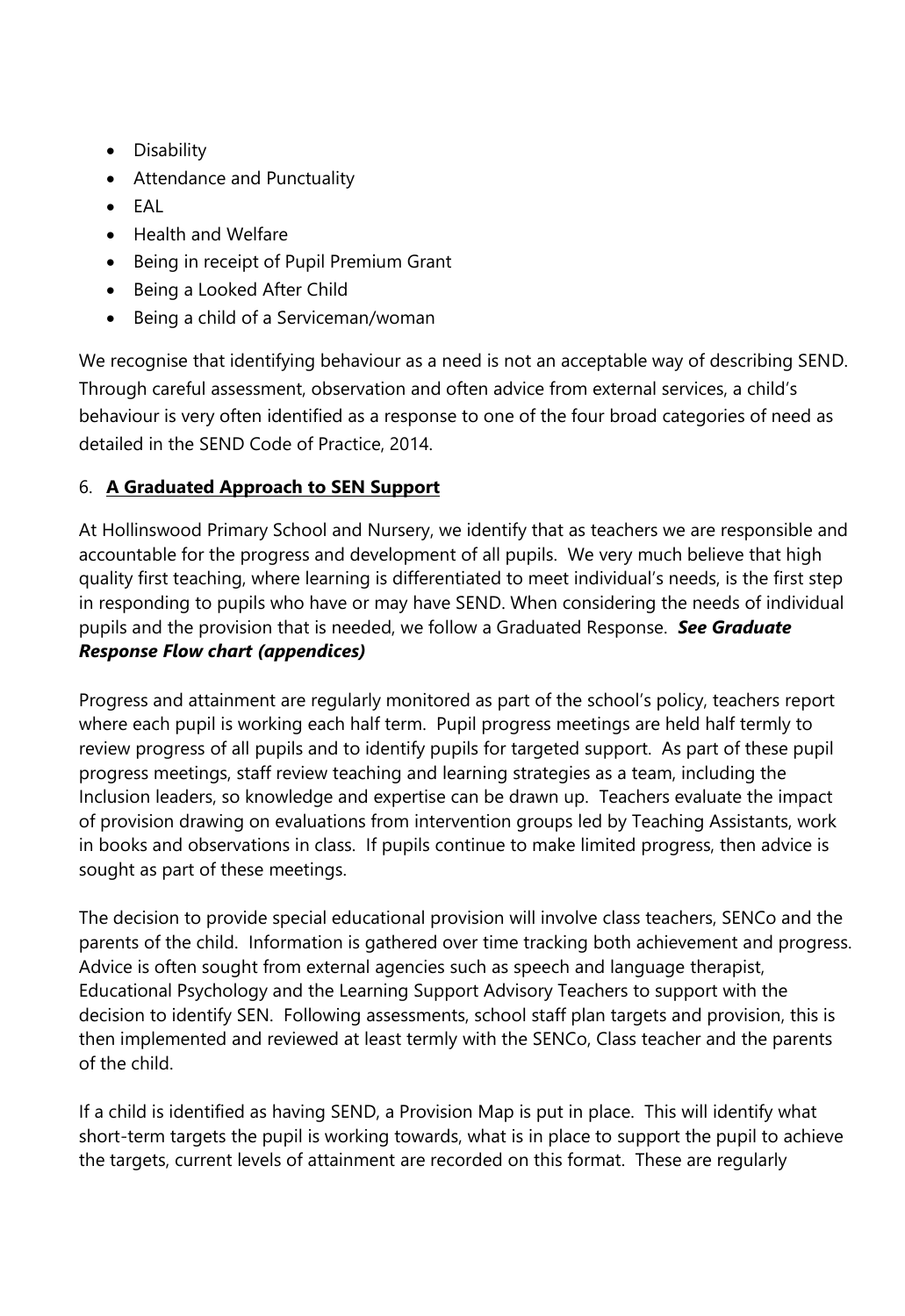reviewed by the SENCo and class teacher, the provision maps enable teachers to monitor closely the progress and development of pupils with SEND where other data may not show clear progress for particular pupils. Targets on a provision map can be more specific and focused. We recognise and value the importance of the involvement of parents. Class teachers meet at least termly with parents of pupils with SEN to review targets and provision. Parent views are sought prior to the SEN review meeting using a proforma which is sent home.

For some pupils, a One Page Profile is put together to summarise a pupil's needs, interests, motivators, and provision that is in place to support them in class. This is to clearly communicate the needs of pupils to other adults who might work in their class such as Teaching Assistants, Crossbar coaches, supply teachers and student teachers. These profiles also support with transition to different year groups and Key Stages. They are also used when sharing information at ISF panels, EHCP panels and with outside agencies such as the LSAT team.

### **Inclusion Schools Forum**

The Inclusive School Forum is a school led forum within Telford and Wrekin that provides support and challenge to mainstream schools regarding the provision and practice they deliver for children with Special Educational Needs and Disability (SEND).

It aims to provide an opportunity to network and deliver peer to peer guidance. The focus is, through sharing best practice, to develop an inclusive education system within Telford and Wrekin whereby children with increasingly complex needs achieve and succeed within mainstream schools.

A key function of the forum is to support a school's delivery of its graduated approach, through assess, plan, do and review cycles. To enable schools to intervene early and with pace the forum has an allocation of high need top up funding (to be known as Additional Inclusion Funding or AIF) from the Local Authority which can be accessed where criteria is met and documentation required has been completed. An Education Health and Care Plan will not be required to access AIF funding.

### **Referral for an Educational, Health and Care Plan (EHCP)**

If a child has long-term or significant difficulties, they may undergo a Statutory Assessment Process which is usually requested by the school but can be requested by the parent. This will occur where the complexity of need or lack of clarity around the needs of the child are such that a multi-agency approach to assessing the need, to planning provision and identifying resources, is required. If a pupil's needs are significant and the provision, they require equates to above the notional SEN budget of £6000, a school may make the decision to apply for an EHCP assessment to support the pupil long term.

The decision to make a referral for a statement will be taken at a progress review.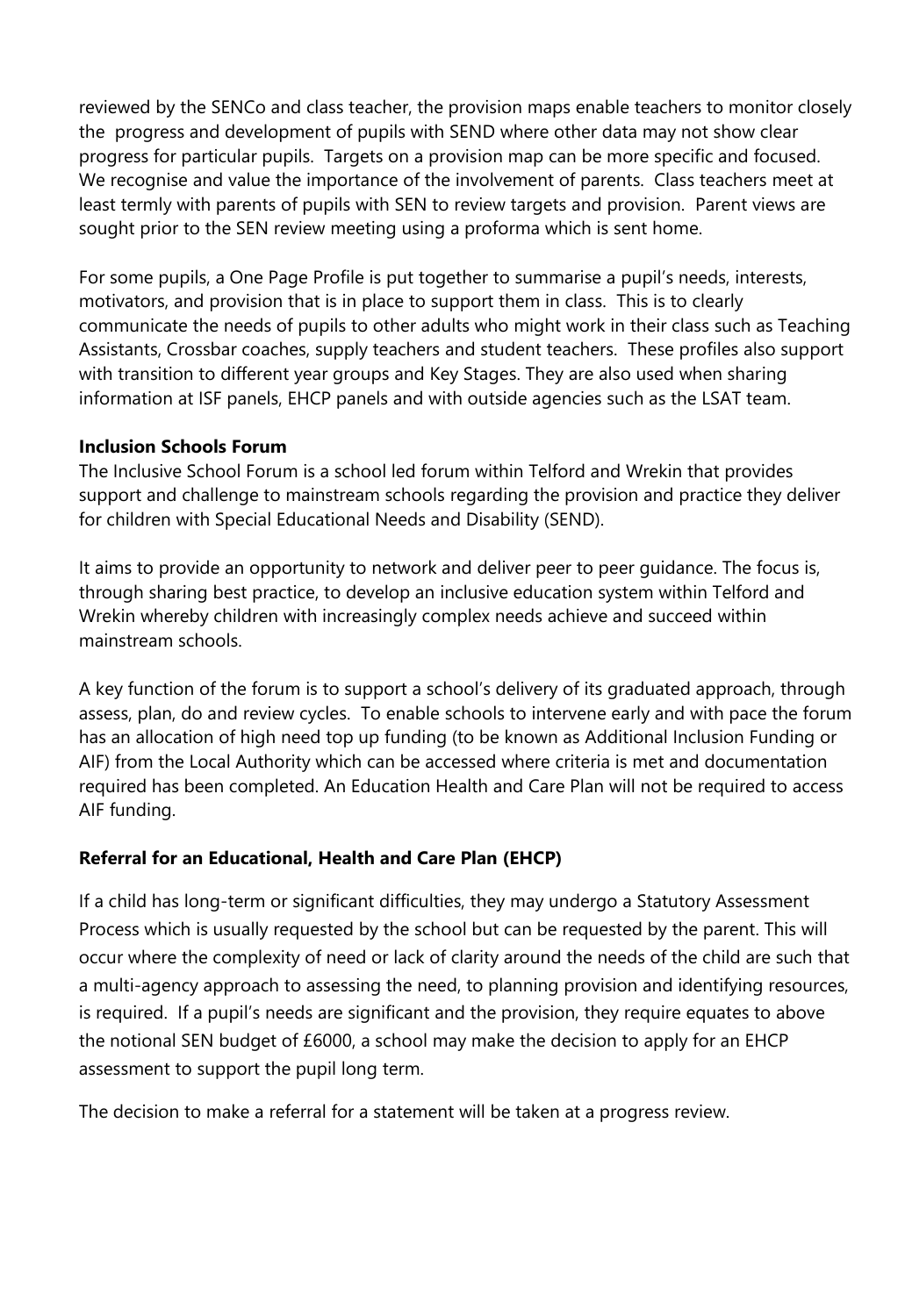The application for an Education, Health and Care Plan will combine information from a variety of sources including:

- Parents
- Head teacher
- Teachers
- SENDCo
- Social Care
- Health professionals

Information will be gathered relating to the current provision provided, action points that have been taken, and the preliminary outcomes of targets set. A decision will be made by a group of people from Education, Health and Social care about whether the child is eligible for an EHC Plan. Parents have the right to appeal against a decision not to initiate a statutory assessment leading to an EHC Plan.

Further information about EHC Plans can be found via:

The SEND local offer is a resource which is designed to support children and young people with special educational needs and/or disabilities and their families. It describes the services and provision that are available to both those families in Telford and Wrekin that have an Education, Health and Care Plan and those who do not have a plan but still experience some form of SEN.

### **<http://www.telford.gov.uk/send>**

### 7. **Managing Pupils classed as having SEND**

Pupil progress meetings are held half termly and SEN meetings termly, at these meetings provision and its impact are evaluated, and updated. Next steps are identified at these meetings. Parents are involved with SEN meetings along with class teachers, SENCo and Teaching Assistants.

### 8. **Training**

All staff and the SENCo attend training in line with the priorities identified in the Raising Attainment Plan, in response to the individual needs of the child or the need to be kept up to date with information and legislation. SEND issues are discussed during our regular staff meetings.

The SENCo attends relevant training and disseminates the details to all the staff as appropriate or individuals can access training that is necessary for their professional development. These include:

• SEND Inclusion network meetings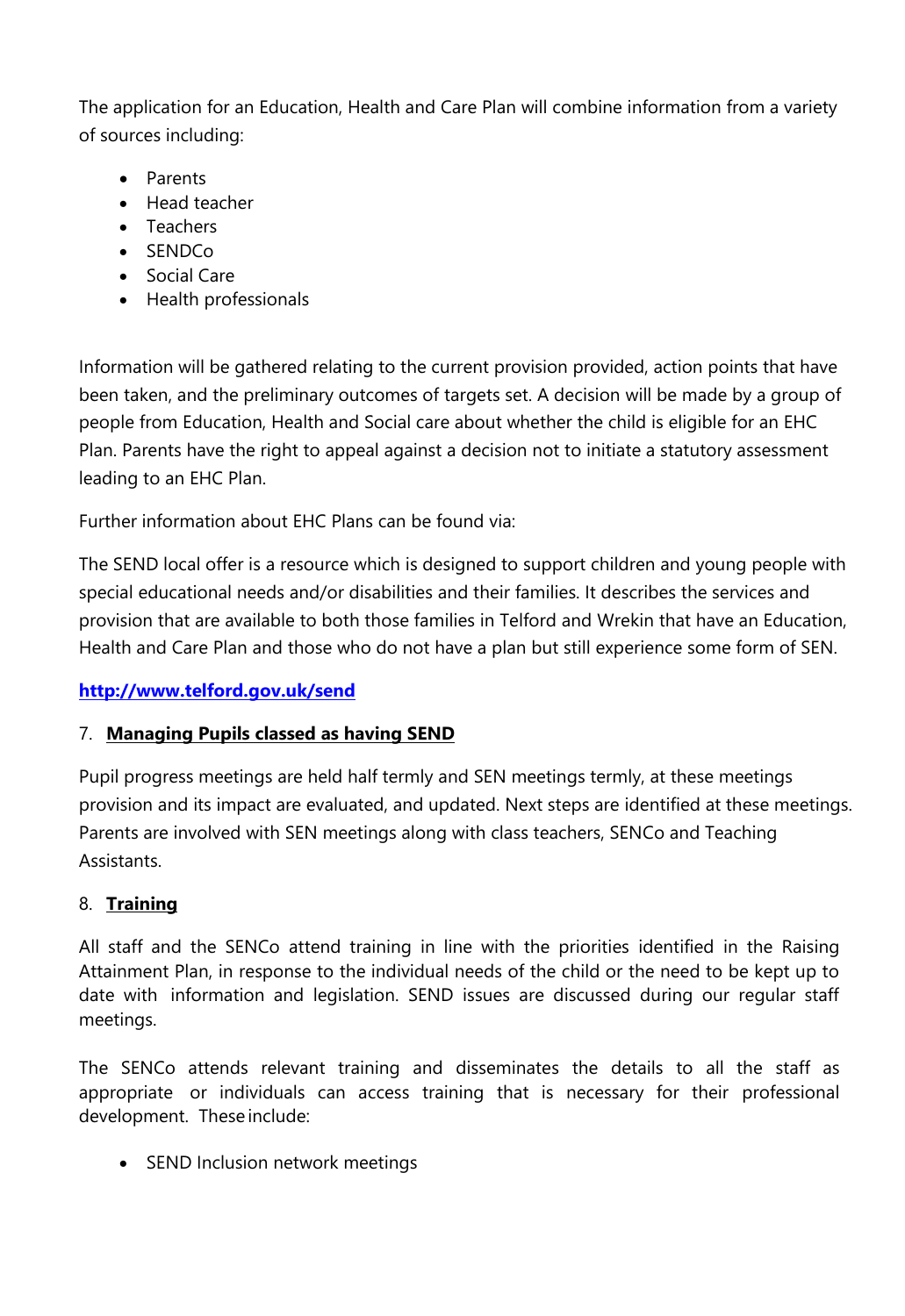#### **Support services available**

We believe that effective action on behalf of children with SEND depends upon close co-operation between the school and other professionals, e.g. the LA, SEND Support Services, Health Services, and Sensory Inclusion Service.

Advice and support from outside agencies can be purchased if a need is identified. The school identifies and prioritises its needs in the Spring Term and buys in the services of a Learning Support Advisory Teacher (LSAT) as well as Behaviour Support (BST), and Educational Pyschology as necessary.

#### **Resources**

All pupils with SEND will have access to Element 1 and 2 of a school's budget which may be up to £6,000. Some pupils with SEND may have access to additional funding through an EHCP or an application to the ISF panel. For those with the most complex needs, additional funding is retained by the local authority. The provision of additional support for teaching assistants is made as appropriate from our delegated SEND budget. This support is agreed and mapped out by the Head teacher, in conjunction with class teachers and support staff.

A proportion of our capitation budget is allocated for resources, which include materials for use in supporting children with SEND. Development of resources to support children with SEND is ongoing and linked to the needs of the children and advice from other agencies. The children with EHCP's in our school receive support through a combination of teacher and teaching assistant support in small groups or on a one to one basis where appropriate.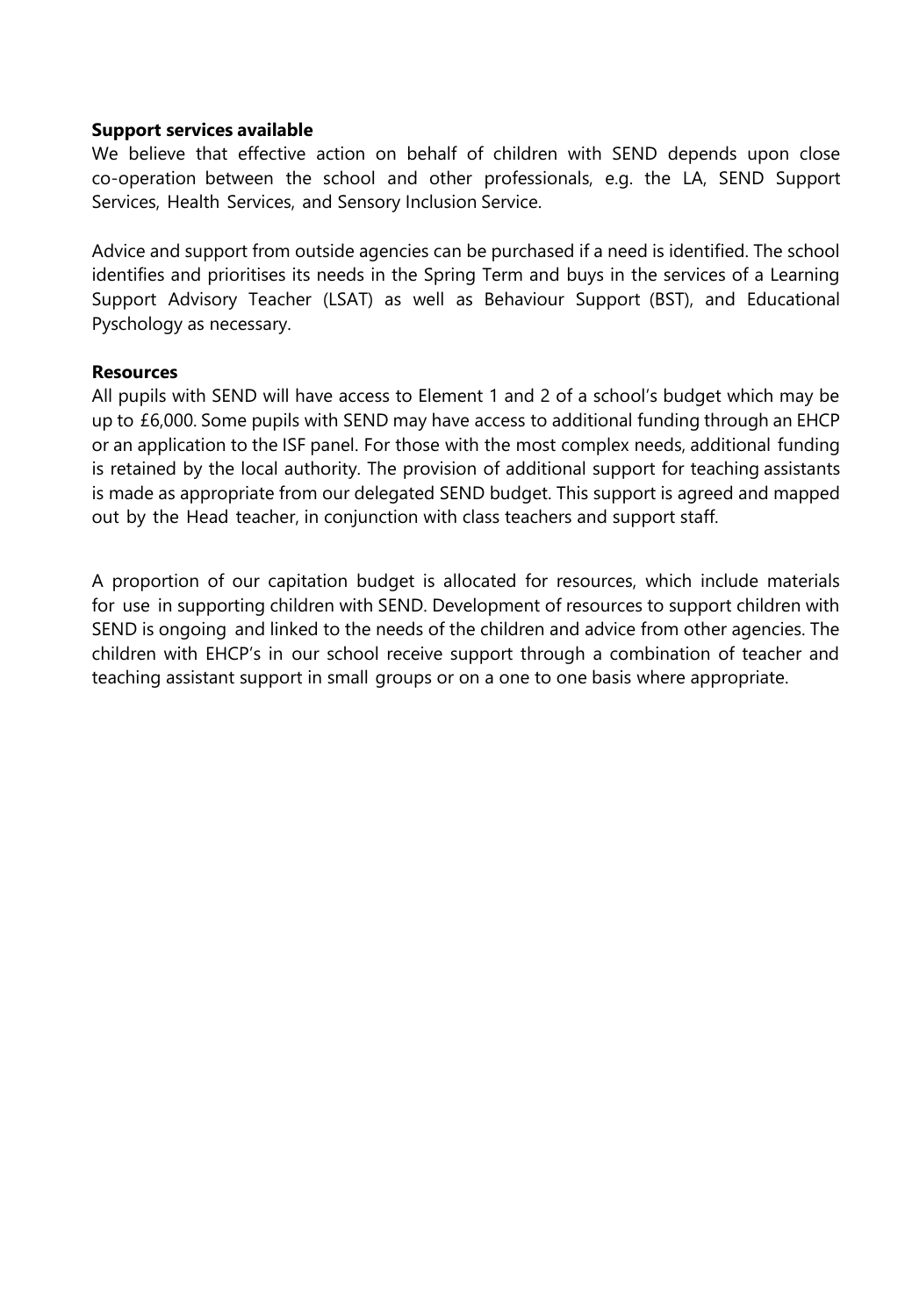# 9. **Roles and Responsibilities**

# **The Role of the SENCo**

- Overseeing the day-to-day operation of SEND Policy and keeping the policy up to date.
- Co-ordinating provision for children with SEND and overseeing the records of all children with SEND.
- Ensuring there is liaison with parents and other professionals in respect of children with SEND including maintaining accurate, up to date records with relevant background information about individual SEN children.
- Advising and supporting practitioners in the school
- Ensuring appropriate Individual Provision Maps (IPM's) are in place as well as reviewing IPM's and children's progress with class teachers and TA's on at least a termly basis.
- Monitoring classroom practice through book scrutiny, Lesson planning, interviews with children and lesson observations
- Analysis of SEND pupil tracking data for individuals and groups of pupils
- Organising liaison with outside agencies and for the transfer of children to another school as well as Annual Review meetings of children with Statements of SEND including Education and Healthcare Plans.
- Identification of relevant training that is needed across the school.

# **The role of the Governing Body**

### **SEND Governor:**

- Ensure that provision is made for pupils who have Special Educational Needs
- Ensure that all staff are aware of children with Special Educational Needs, staff know their role in identifying and providing for any child with SEND
- Consult with Telford & Wrekin Council on matters regarding policy and practice
- Ensure that all pupils with SEND have equal opportunities
- Review learning of pupils with SEND progress data
- Review policies relating to SEND including Disability / Accessibility plan
- Have regard for the Code of Practise 2014
- Ensure parents are well informed.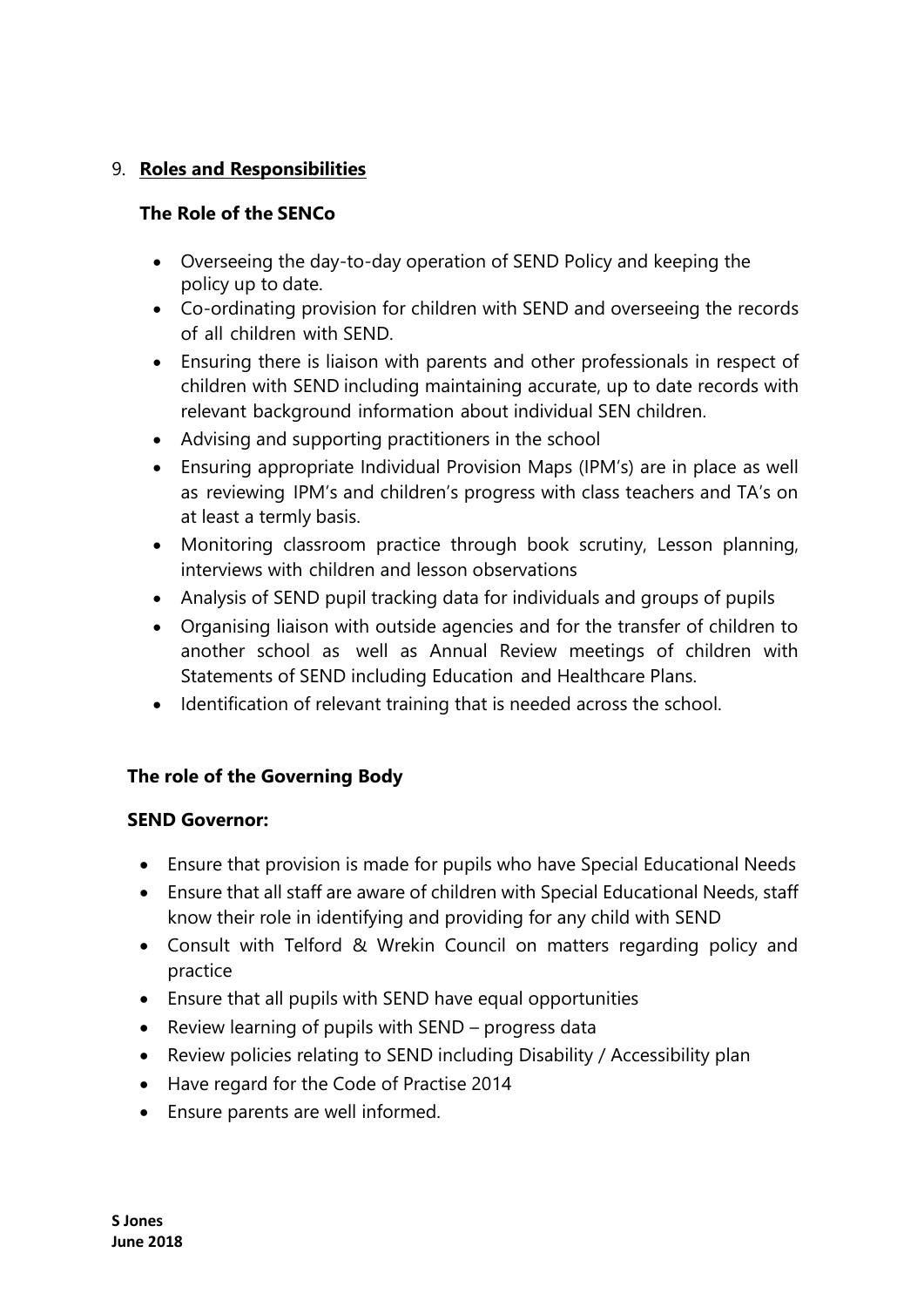### **The role of the Class Teacher**

- Work with all pupils to identify and monitor individual needs
- Plan, deliver and review Individual Provision Maps and Education Plans
- Work within a team with teaching assistants to support the social, emotional, learning and physical needs of children
- Liaise with the SENCo and outside agencies as appropriate
- Involve the children in planning their targets as relevant
- Maintain close links with parents
- Share information at EHA meetings, and other multi agency meetings

### **The role of the Teaching Assistant**

- Work under the direction of the class teacher
- Implement targets from provision maps and intervention planning on a 1:1 or small group basis
- As necessary, monitor progress of pupils against targets set in provision maps or individual education plans.
- Discuss progress with the class teacher, SENCo and children as appropriate
- Support all pupils positively
- Input towards, and attendance at Annual Review meetings as required
- Support with resource management, including ordering new resources under the direction of the SENDCo

### 10. **Reviewing the Policy**

The SEND policy is reviewed and updated regularly to ensure it is up to date with current legislation.

### 11. **Accessibility**

There is an Accessibility plan separate to this policy available on request.

### 12. **Dealing with complaints**

Complaints with regard to the provision of support for children with Special Educational Needs should follow the procedures as set out in the Complaints policy.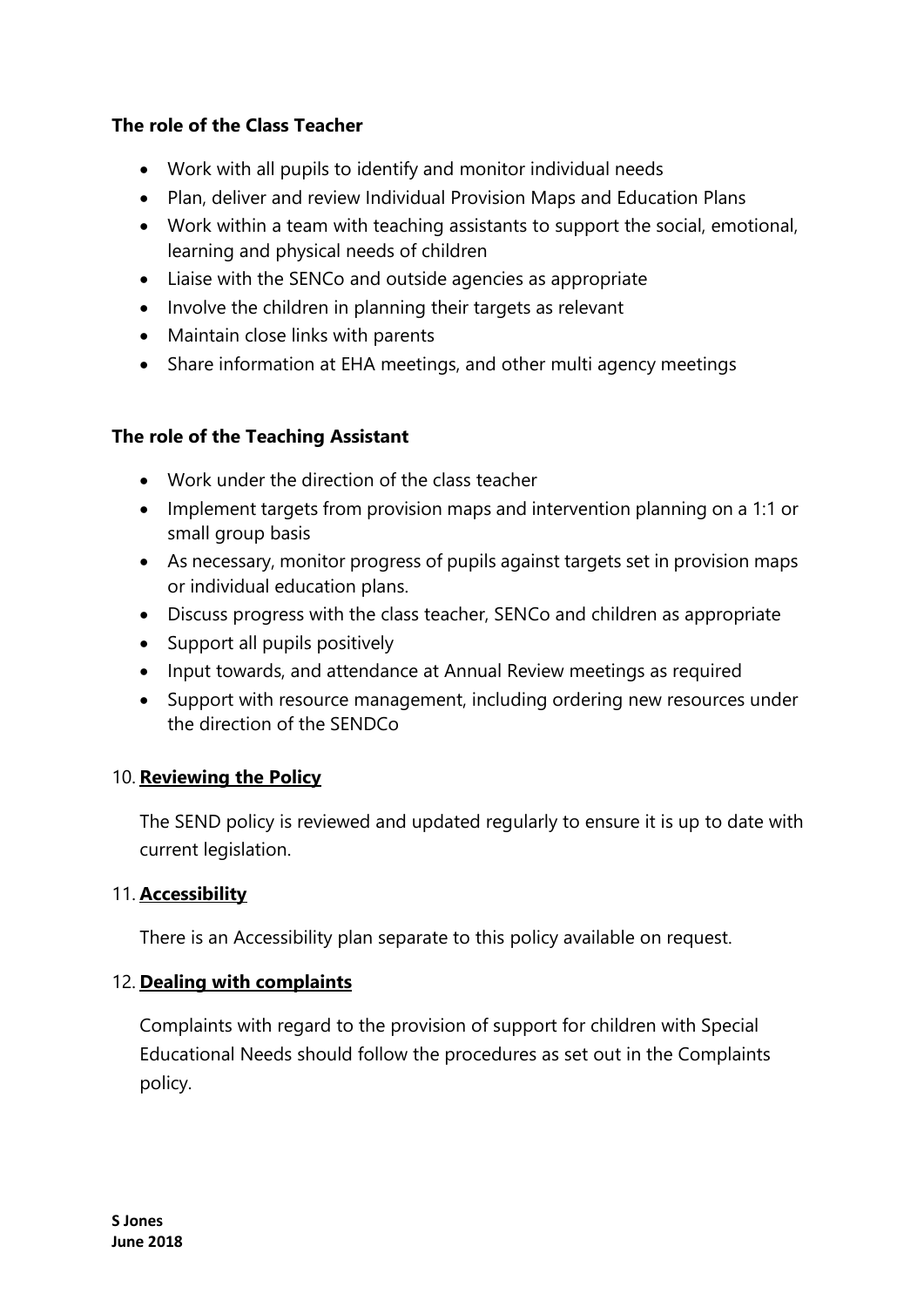| <b>Date Created</b>    | June 2021             |
|------------------------|-----------------------|
| <b>Date Approved</b>   |                       |
| <b>Approved By</b>     | <b>Full Governors</b> |
| <b>Date for Review</b> | June 2024             |